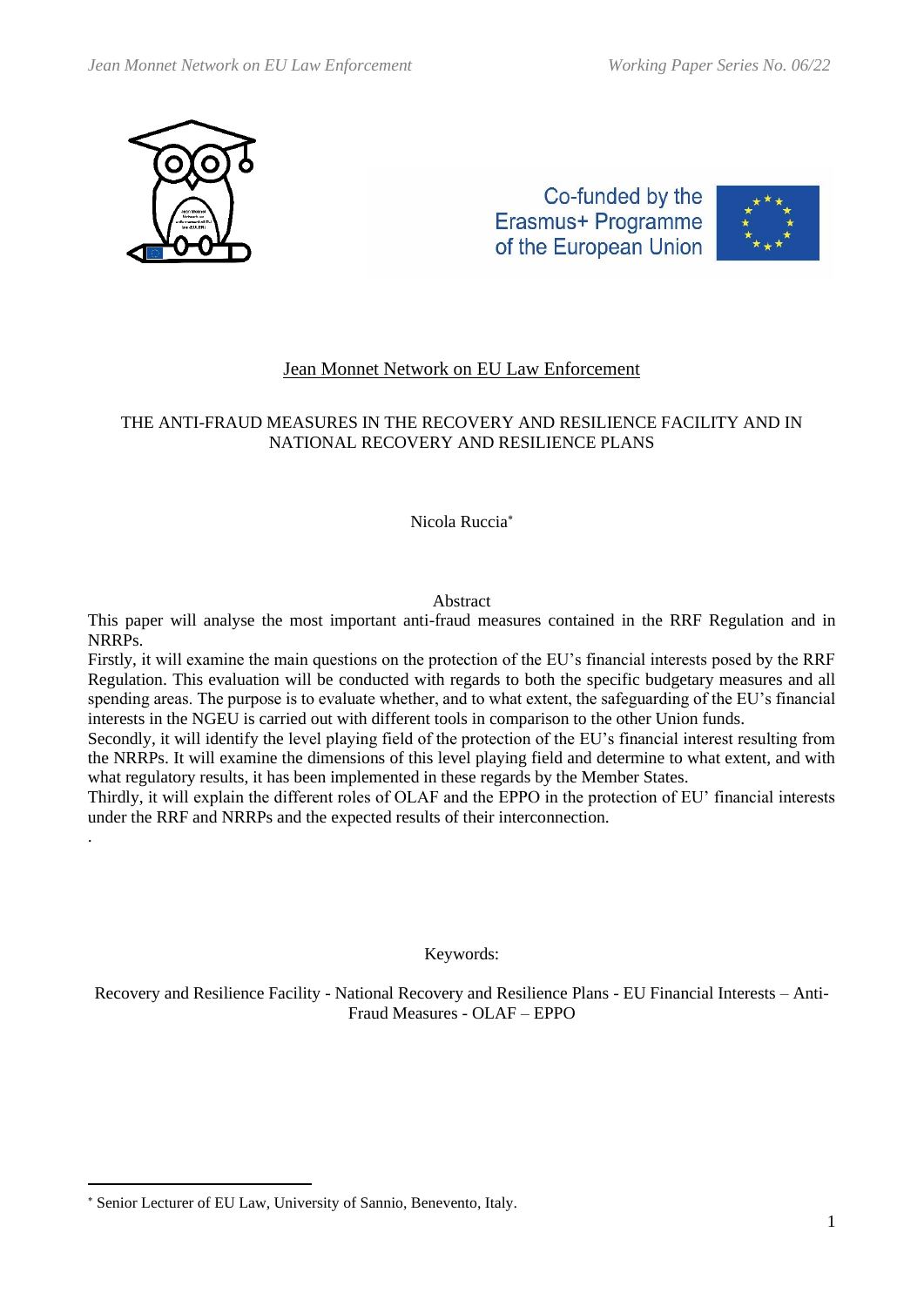#### I. Introduction

The Next Generation EU (NGEU) plan is the Union's most important response to the economic problems generated by the Covid-19 pandemic. Compared, for its impact on economic and social cohesion, to the *New Deal* and the *Marshall Plan*, its resources are destined to relaunch reforms, investments and growth, supporting the modernisation of the Union, especially through the climate and digital transition.

Operationally, in order to finance the NGEU, the European Commission - on behalf of the EU - raises funds in the international financial market. These funds are shared between the Member States in relation to structural - such as population - and contingent - such as the loss of GDP following the health emergency - variables. Legally, this has been established, among others, by the Recovery and Resilience Facility Regulation (RRF) which represents the most important part - in financial terms - of the NGEU<sup>i</sup>.

The NGEU has been implemented through the National Recovery and Resilience Plans (NRRPs), each of them having been endorsed by the European Commission and approved by the Council. A specific delivery mechanism has been provided by the RRF Regulation. Member States will receive the accorded financial support – loans and grants – subject to the implementation of reforms and investments outlined in their NRRPs. The European Commission will make payments subject to the fulfilment of milestones and targets reflecting progress on these reforms and investments. As a result, payments will be linked to the performance of the Member States and not directly to the ultimate costsii.

The NGEU has been promulgated with the aim of ensuring that the EU's financial interests are adequately protected. This protection, in general terms, can be pursued at two different levels. The first is that of the Union. The second is that of the Member States. Indeed, article 325, para. 1 TFEU, affirms that «the Union and the Member States shall counter fraud and any other illegal activities affecting the financial interests of the Union (…) ». At first sight, with reference to the NGEU, this should be pursued jointly by the Union and the Member States. RRF Regulation, on the other hand, assigns this task only to Member States since they are solely responsible for the implementation of the measures contained in the NRRPs.

II. The protection of the EU's financial interests in the RRF Regulation

RRF Regulation poses a set of questions concerning the protection of the EU's financial interests. Among the others, the first one is about the "management mode" for the measures to be implemented in order to do this. Within this ambit, the starting point is article 62, para. 1, Regulation 2018/1046<sup>iii</sup>. It provides three different methods of budget implementation: i) "direct management" by Commission departments and Union delegations; ii) "shared management" with Member States; iii) "indirect management" by entrusting budget implementation tasks to certain EU entities, Member States organisations, third countries or international organisations. In any case, the "management mode" has a relevant impact not only on the mere implementation of the funds but also on the related control and anti-fraud framework. Even if article 8, RRF establishes that measures "shall be implemented by the Commission in direct management" there are many differences in comparison to other programmes run under this mode. The most important concerns the nature of the immediate beneficiary. While the latter is, generally, a natural person or entity - including private enterprises - article 22, para. 1 RRF affirms that it is a Member State.

The second question concerns the balance of responsibility between the Member States and the Union in the protection of the EU's financial interests. Formally, article 22 RRF assigns the task of the protection of the pertinent EU financial interests to Member States. Indeed, para. 1 provides that "(…) the Member States, (…), shall take all the appropriate measures to protect the financial interests of the Union and to ensure that the use of funds (…) complies with the applicable Union and national law, in particular regarding the prevention, detection and correction of fraud, corruption and conflicts of interests. To this effect, the Member States shall provide an effective and efficient internal control system and the recovery of amounts wrongly paid or incorrectly used. Member States may rely on their regular national budget management systems". The rule clarifies the responsibility of Member States above and beyond the implementation of the measures, providing them the specific obligation to protect the EU's financial interests in their entirety. It also identifies national control systems as the main instrument for the safeguard at issue. Substantially, para. 2, lett. e) also establishes specific tasks for certain EU bodies although they must always be carried out through an activity of the Member States. Indeed, the latter have the duty "to expressly authorise the Commission, OLAF, the Court of Auditors and, where applicable, EPPO to exert their rights (…) and to impose obligations on all final recipients of funds paid for the measures for the implementation of reforms and investment projects included in the recovery and resilience plan, or to all other persons or entities involved in their implementation to expressly authorise the Commission, OLAF, the Court of Auditors and, where applicable, EPPO to exert their rights (…) and to impose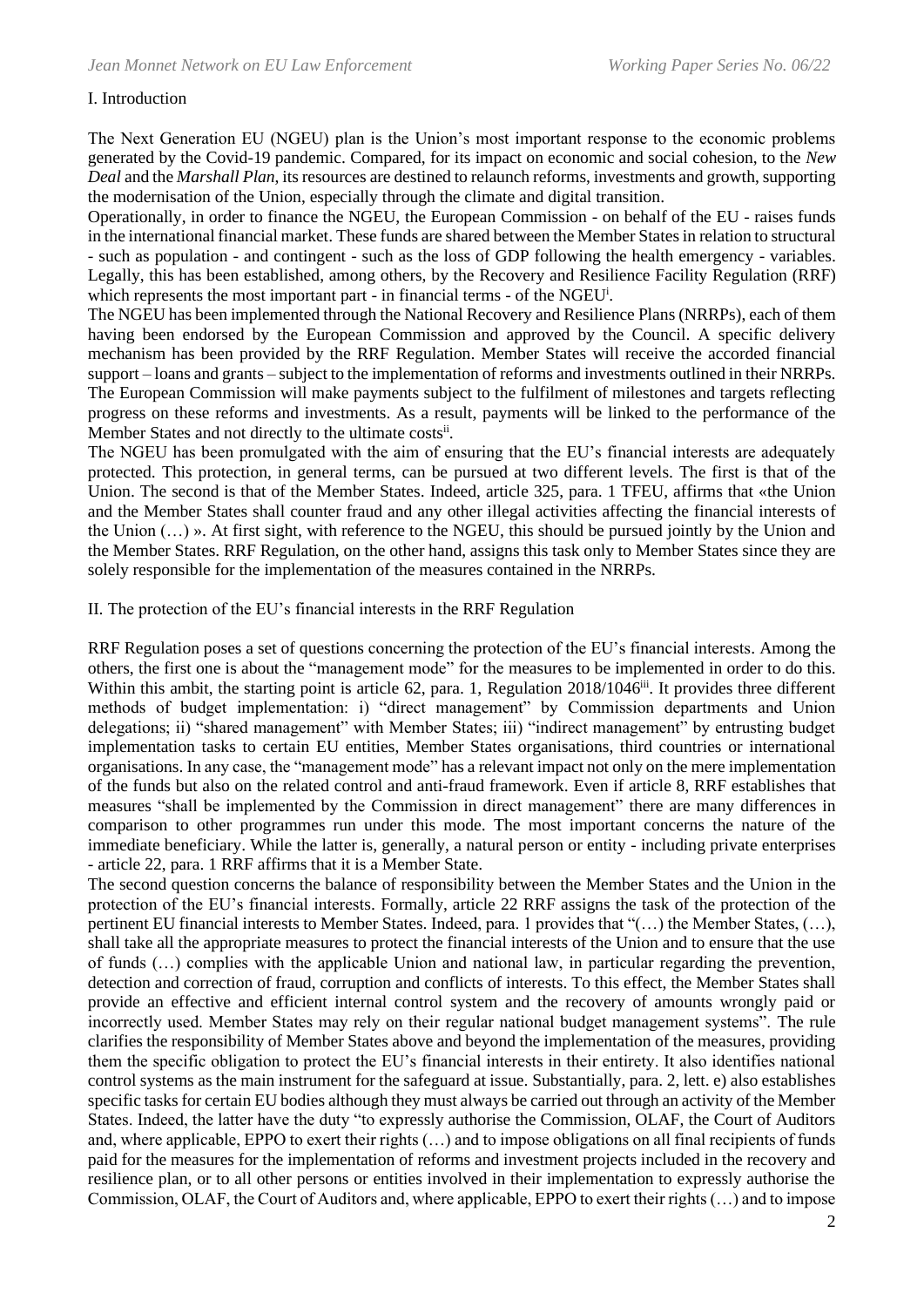similar obligations on all final recipients of funds disbursed". The RRF Regulation confirms that the competence of EU control and investigation institutions and bodies applies through the explicit and specific conferral of power set up for the purpose. Within this ambit, it refers to the principle of cooperation for protection of the financial interest of the Union enshrined in article 129, para. 1 of the Financial Regulation. It consists in the need to expressly authorise in financial agreements the power of the Commission, OLAF, the Court of Auditors and, where applicable, the European Public Prosecutor's Office to exert their own competences. Therefore, Member States must ensure that the rights at issue are effectively "cascaded down" to the final recipients of funds.

The third question is about the concept of "serious irregularities". The RRF Regulation introduces their notion which cannot be found as such in the rules previously adopted with regard to the protection of the EU financial interests. Recital 53 of the RRF Regulation defines them as "fraud, corruption and conflicts of interest in relation to the measures supported by the Facility". This definition makes it possible to overcome the old dichotomy between "criminal" and "administrative" profiles of conduct used in other acts relating to the matter in question, such as in the annual reports on the protection of the EU's financial interests. The latter, in fact, are limited to the distinction between "fraudulent irregularities" and "non-fraudulent irregularities". Following the conventional logic of many jurisdictions, cases of "fraud" and "corruption" would fall into the "criminal" category while "conflicts of interest" should be included in the "administrative" one. In any case, with reference to the RRF Regulation, this somewhat articulated tripartition of categories is brought back to unity and the commission of one of this implies the same responsibility. As a result - and as part of the national level of the protection of the EU's financial interests - Member States are supposed to lay out in their NRRPs their systems to prevent, detect and correct serious irregularities, regardless of the category in which they are configured. The Commission, in turn - as stated in article 19, para. 3, lett. j) - and as part of the EU level of the protection of the EU's financial interests, shall assess the efficiency of the NRRPs evaluating the measures outlined in them. Furthermore - as stated in article 22, para. 5 RRF Regulation - it can reduce proportionately the financial support under and recover any amount due to the Union budget or ask for early repayment of the loan, in cases of fraud, corruption, and conflicts of interests, i.e. "serious irregularities" affecting the financial interests of the Union that have not been corrected by the Member State, or a serious breach of an obligation resulting from such agreements. This must be carried out under the principle of proportionality enshrined in article 5, para. 4 TEU for which "the content and form of Union action shall not exceed what is necessary to achieve the objectives of the Treaties". With reference to the present issue, it implies that the decisions on the amount of the recovery and reduction, or the amount to be repaid early, shall take into account the seriousness of the fraud, corruption and conflict of interests affecting the EU's financial interests, or of a breach of an obligation. Finally, the Member State can present its observations before the reduction is made or early repayment is requested.

The fourth question refers to the collection of data provided in article 22, para. 2, lett. d) sub. ii). It contains an explicit requirement for Member States to collect certain of them such as the names of final recipients, contractors, sub-contractors, and beneficial owners of RRF expenditure. This constitutes a true and significant novelty compared, for instance, to the rules in the Multiannual Financial Framework 2014-2020. This has been introduced in accordance to the method "follow the money" which is, nowadays, crucial in financial investigations. It is of particular value in the fight against fraud, keeping in mind, moreover, the performancebased nature of the RRF.

#### III. The main innovation introduced by the RRF

An important innovation in the protection of EU's financial interests contained in the RRF Regulation is the drafting of NRRPs in advance of the disbursement of funds. In light of the performance-based nature of the mechanism, their main objective is to describe and develop the predicted reforms and investments, including corresponding milestones and targets. Anti-fraud measures must also be analysed under the same mechanism. Indeed, the NRRPs must contain the definition of the respective proposed systems to prevent, detect, and correct serious irregularities as well as the arrangements taken in order to avoid double funding from both the Facility and other EU programmes. The Commission subsequently assesses the measures outlined in each NRRP and does the same before each disbursement. Through this competence, the Commission also fulfils its task of performing an *ex-ante* check of the Member States' audit and control systems within the ambit of the RRF.

As a result - in accordance with article 2.10, Annex I, RRF Regulation - the Commission, for the assessment of the NRRPs, shall take into account whether: i) the internal control system described in them is based on robust processes and structures and identifies clear actors (bodies/entities) and the respective roles and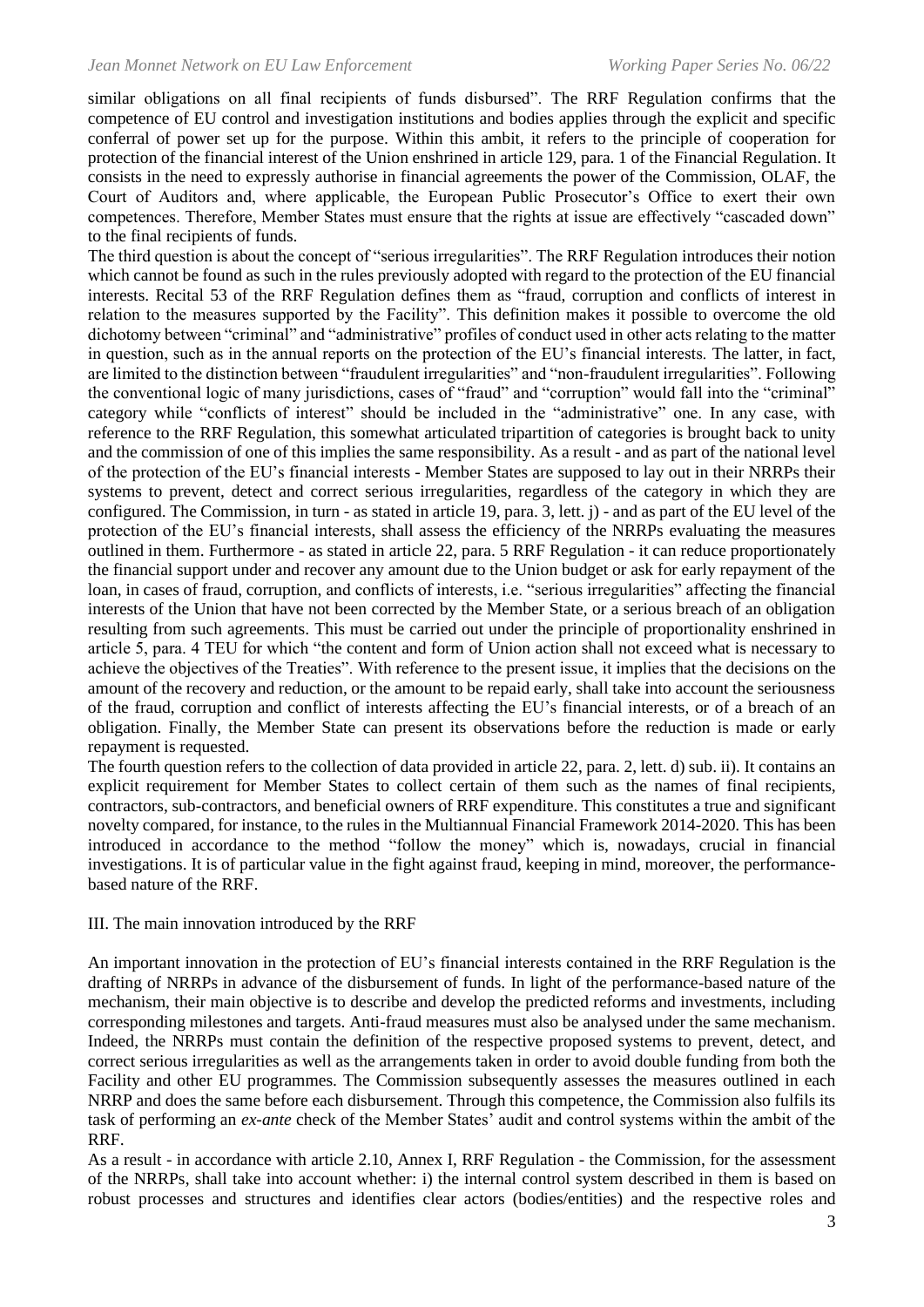responsibilities for the performance of the internal control tasks; ii) control system and other relevant arrangements described in the NRRPs, in particular to prevent, detect and correct corruption, fraud and conflicts of interests - when using the funds provided under the Facility - are adequate. As a result, when a NRRP fails the evaluation at issue with regard to the audit and control performances, it fails in its entirety and, therefore, transversely, albeit in compliance with the above-mentioned principle of proportionality. These consequences reflect the meaning and the scope connected to the anti-fraud measure within the framework of the NRRP.

#### IV. The level playing field

The comparative analysis of audit and control arrangements in NRRPs makes it possible to identify a level playing field of the protection of the EU's financial interests resulting from the NRRPs themselves. Member States generally make use of control systems and bodies that already exist and operate with reference to national budgetary procedures and/or shared management with the Union. As the RRF represents an additional source of funding for them - that already receive contributions from other Union funds - the pressure on these management and control systems will increase significantly. However, the somewhat narrow implementation deadline for RRF spending by 2026 could contribute to increasing this pressureiv.

For some Member States, the Commission will have to specifically monitor the implementation of those measures which, although approved in the NRRPs, still need to be developed. This concerns, for example, the definition of new rules or the introduction of technical adjustments to the IT systems for data collection concerning the final recipients of the funds. This monitoring will be carried out in conjunction with the targets and milestones established in the NRRPs which must be achieved and documented prior to the first disbursement. Within this ambit, the importance of implementing additional anti-fraud measures, such as training and awareness raising, should be stressed.

Since the RRF Regulation does not provide for the use of a common IT tool for the collection and storage of data concerning the final recipients of the funds, Member States are required to make these activities on their own. Although the EU institutions will have access to these data upon request, the efficiency and effectiveness of this two-tier structure has yet to be assessed. In any case, it will depend on the level of cooperation between the national and EU structures on this matter. Finally, the Commission recommends carrying out the risk analysis through the ARACHNE system as the only data mining and risk scoring tool<sup>v</sup>. Several Member States have announced that they intend to use this system for RRF purposes. For Member States that continue to rely on national systems, the Commission will need to ensure that this does not undermine the ability to analyze risk patterns/trends and identify risky beneficiaries. In any case, consistent and homogenous use of ARACHNE by all Member States in the long term would certainly bring significant benefits.

#### V. The role of OLAF

In 1999, the Commission set up the European Anti-Fraud Office (OLAF) in order to investigate fraud, corruption and any other illegal activities affecting the financial interests of the EU. It helps Member States prevent and fight fraud<sup>vi</sup>. Regulation No 883/2013 sets out its investigative remit<sup>vii</sup>. Its mandate includes, about other things: i) to conduct independent investigations into fraud and corruption involving EU funds so as to ensure that EU taxpayers' money reaches projects that can stimulate the creation of jobs and growth in the Union; ii) to develop EU policies to counter fraud. It is competent for investigative matters relating to fraud, corruption and other illegal activities affecting EU financial interests regarding all EU expenditure. The main spending categories are NGEU and European Structural and Investment Funds.

Although it has no prosecutorial power, OLAF has several investigative tools at its disposal, including the authority to conduct "on-the-spot checks" and to interview witnesses and persons concerned.

Upon completion of an investigation, it makes appropriate judicial, administrative, financial and/or disciplinary recommendations to EU entities and to Member States. Judicial recommendations are referrals that OLAF makes to local law enforcement partners in the Member States to prosecute individuals and / or entities for fraud against the EU under national laws and procedures. Administrative recommendations are proposed to Member States to improve policies or procedures to prevent a repeat of misappropriation and fraudulent EU funds. The financial recommendations aim at the recovery by the EU institutions from the Member States of EU funds embezzled. Finally, Disciplinary recommendations outline proposed corrective measures that EU institutions must take against EU officials and staff or members of EU institutions who have violated the rules of professional conduct. In any case, although it can make recommendations, it does not have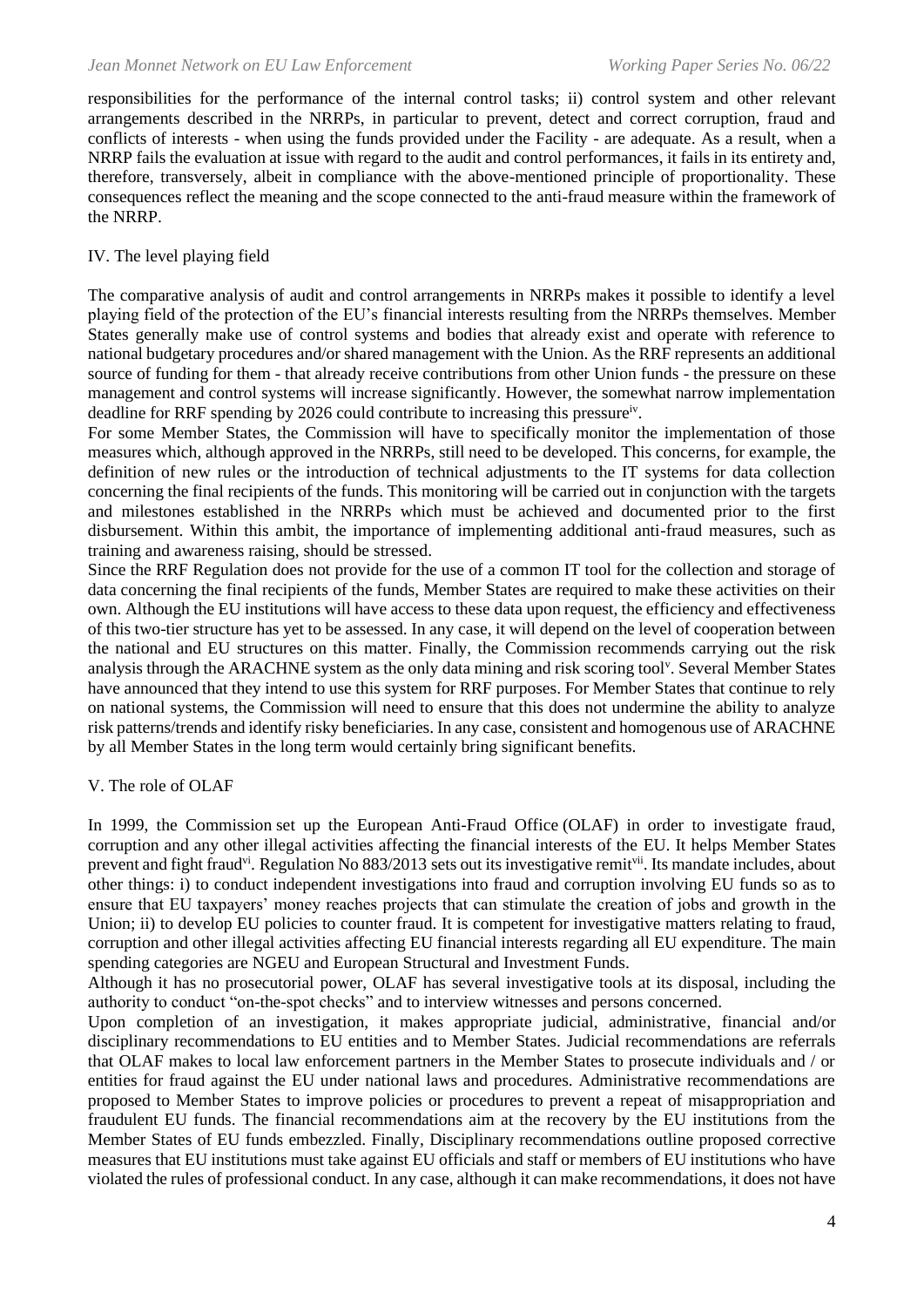the authority to oblige the EU institutions or Member States to implement them. However, it monitors implementation and records and analyzes the results of the recommendations followed.

OLAF played an active role in providing anti-fraud advice to the relevant Commission departments and the national authorities in the preparation of the pertinent chapters of their NRRPs. In particular, it has provided its input on whether the control and audit mechanisms established in them had the adequate solidity to protect the EU's financial interests, with the aim of ensuring that the measures were as effective, efficient and operational as possible. It also had a significant role in the screening and assessment of NRRPs<sup>viii</sup>. So far, the NRRPs of 24 Member States have been adopted<sup>ix</sup>. This confirms that, in general, they have included audit and control arrangements in their respective NRRPs which transpose the specific provisions of the RRF Regulation.

The measures to protect the EU's financial interests have been the subject of a first, experimental phase of use, corresponding to the verification, by the Commission, of fulfilment of a group of milestones and targets reflecting progress on reforms and investments of NRRPs. Indeed, upon completion of the relevant agreed milestones and targets indicated in their NRRPs, the Member States will present a request to the Commission for a disbursement of financial support. Within this phase, OLAF fulfills its mandate by carrying out administrative inquiries into the expenditure incurred in implementing the measures provided for in the NRRPs. This kind of activity, moreover, has already been carried out by OLAF in the other sectors in which the EU intervenes through funding. OLAF will also provide financial support to Member States for the implementation of anti-fraud measures through a specific funding instrument, the Union Anti-Fraud Program<sup>x</sup>. In addition to the traditional activities concerning the protection of the EU's financial interests, further activities will be needed to guarantee these interests with specific respect to the RRF. To this end, a major work of OLAF aimed at cooperation with national authorities and its partners at EU level, such as Europol and, where appropriate, EPPO is desirable. The possible forms of this cooperation are manifold. For example, based on past shared management experience, OLAF should support the Commission services in relation to RRF expenditure by continuing to carry out dedicated anti-fraud advice on Member States' management systems. What has been learned so far in the screening activities of NRRPs and in the investigative experiences in RRF expenditure should be integrated into fraud prevention measures and used to issue warning and to report effective cases. It is also advisable to contact the Member States to raise awareness and, where necessary, develop *ad hoc* support measures for the pursuit of the objectives at issue.

Against this background, the defy would be how well different actors at EU level cooperate with Member States to fulfil the common objective of protecting the EU's financial interests to avoid that EU effort to relaunch the European integration process after the COVID-19 pandemic could be undermined by fraud.

#### VI. EPPO

Since the EPPO started its activity exactly one year ago, it was not possible for it to contribute - nor would it have had the power - to the scrutiny of the Commission of individual NRRPs. Even with reference to the analysis concerning the first requests, by Member States, for disbursement - which took place last winter - its work was still quite marginal. However, this does not prevent us from reflecting on the impact that its activity could have on the implementation of NRRPs and on the protection of the EU' financial interests, especially if one observes the close relationship between it and OLAF.

While OLAF has specific and significant tools to carry out its investigative mandate, it must necessarily rely on the competent national authorities to prosecute wrongdoers. The EPPO, on the other hand, in its capacity as first EU supranational public prosecutor office has the power to investigate and prosecute wrongdoers through the European Delegated Prosecutors appointed by the participating Member States.

EPPO was established in 2017<sup>xi</sup> and started its activities on  $1<sup>st</sup>$  June 2021. Given the common objectives of EPPO and OLAF - and their potential overlap - the regulation establishing the former expressly directs it to establish and maintain a close relationship with the latter based on mutual cooperation within their respective mandates and on the exchange of information. Their relationship is founded on the use of all available means to protect the EU's financial interests through the complementarity and support of the latter towards the former. In order to promote coordination of individual operations, on 23 December 2020, it was necessary to amend the OLAF Regulation<sup>xii</sup>. Parallel to the EPPO Regulation, the OLAF Regulation, as amended, provides in the relevant part that the latter will work with the former "to ensure the highest level of protection of the financial interests of the Union through synergies between [them] while ensuring close cooperation, information exchange, complementarity and the avoidance of duplication". OLAF is also invited to agree on working arrangements with the EPPO to facilitate the exchange of information and complementary investigations. To this end, on 5th July 2021 they concluded a detailed working agreement. In particular, it has the purpose to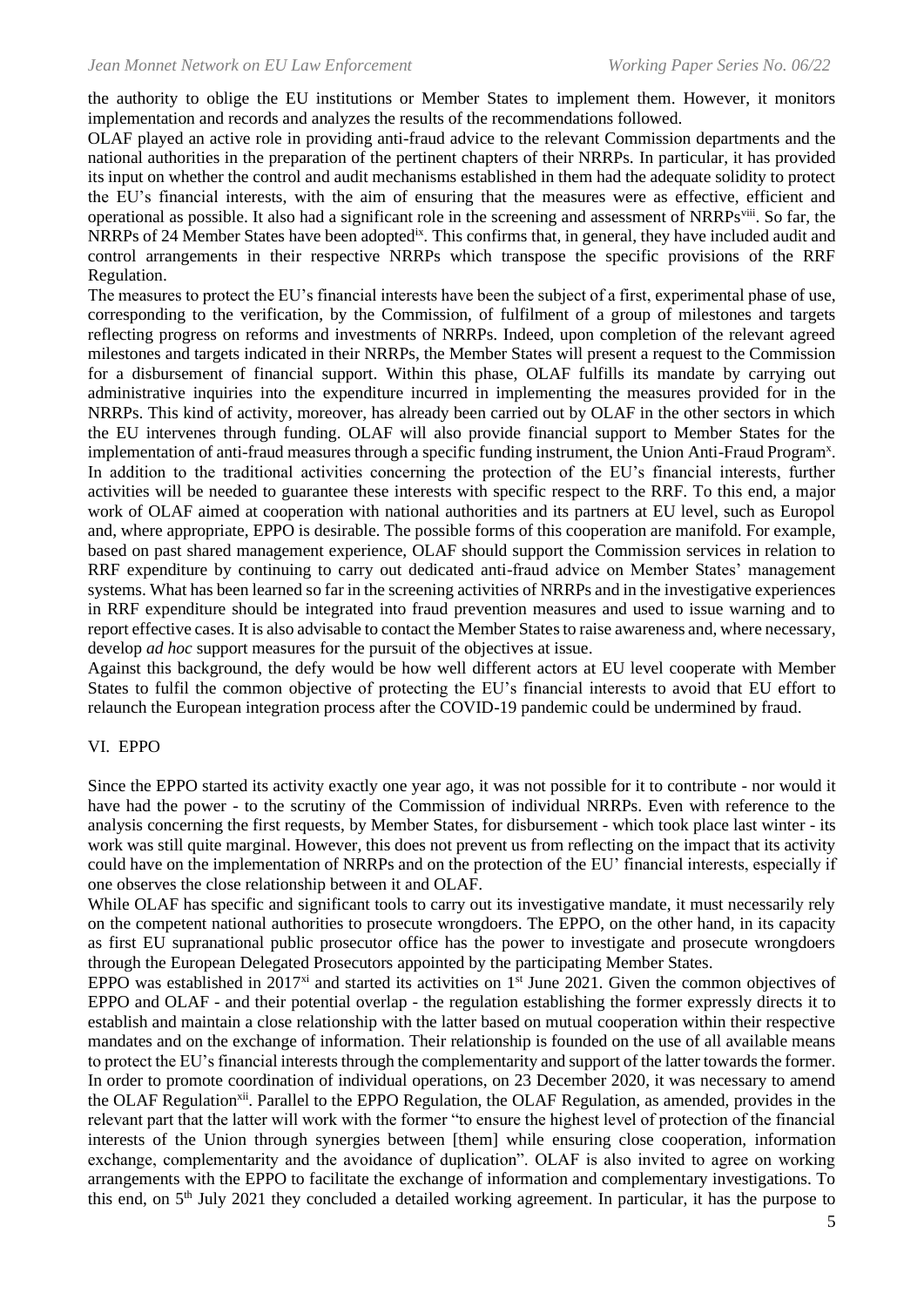establish close cooperation between them in the exercise of their investigative and prosecutorial mandate and within the existing limits of the respective legal frameworks.

In accordance with the obligation to report without undue delay to the EPPO any criminal conduct in relation to which it may exercise its competence, OLAF is required to determine whether the EPPO is investigating particular behavior by checking the case management system. If the latter does not have an open case, OLAF must report the facts to the EPPO so that it can consider whether to open a new case. In this way, OLAF can propose to the EPPO to carry out a complementary investigation or provide support in the continuation of the current investigation. The EPPO can also request investigative support from OLAF. In specific circumstances, it may or should report information to OLAF. The working agreement requires the EPPO to report to OLAF matters where it is not competent to prosecute a case involving a model of fact that could constitute unlawful conduct affecting the financial interests of the EU. The working agreement defines further scenarios in which the EPPO should consider informing OLAF of potential cases in which it refuses to open a proceeding, decides not to investigate or prosecute or decides to close. In such circumstances, the EPPO will consider informing OLAF whether precautionary measures and/or financial, administrative or disciplinary actions may be appropriate to protect the financial interests of the EU, so that OLAF can initiate its own investigations. Regarding mutual support and cooperation between them, it should be noted that any complementary OLAF investigation, proposed by OLAF or requested by the EPPO, should aim at gathering the necessary information to take precautionary measures or make administrative or disciplinary recommendations.

### VII. Conclusion

The legal framework of the RRF Regulation to protect the EU's financial interests seems to be solid. Member States, as beneficiaries or borrowers of RRF funds, have the duty of identifying and correcting all irregularities, especially serious ones, such as fraud, corruption and conflicts of interest. Member States, with the exception of the Netherlands, have submitted their NRRPs and 25 of them have been approved by the Commission. Each NRRP includes an audit and control system. Consequently, the Commission, with the contribution of OLAF, has also positively assessed them. Furthermore, the management and control systems of the Member States will be supported and complemented by the joint activity carried out by the EU institutions and bodies. It is clear that no authority can individually assume the burden of protecting the EU's financial interests related to the RRF. Therefore, the latter should oblige all anti-fraud actors, both at EU and national level, to reconsider their priorities, adapting their working methods according to the needs of a complex and constantly evolving system, such as the RFF, requires and collaborate even more closely to ensure the correct functioning of the control system.

As structured, the OLAF and EPPO present - both in general and with reference to the RRF and NRRPs - a potentially formidable force to be reckoned with in the fight against fraud affecting the EU financial interests. While the EPPO is set to take the lead on prosecuting wrongdoing in the 22 participating Member States, OLAF will continue to investigate conduct that could adversely affect the EU's financial interests in the five Member States that do not participate in the EPPO<sup>xiii</sup>. In addition to the criminal prosecution brought by the latter, OLAF's financial, administrative and disciplinary recommendations will continue to promote the recovery of any and unduly misappropriated RRF funds, to address the root causes of conduct that have a negative impact on the EU's financial interests and to regulate serious misconduct by EU officials and staff as well as members of the EU institutions.

Effective cooperation and collaboration between the EPPO and OLAF will strengthen the fight against fraud affecting the EU's financial interests of the EU in general and of the RRF and NRRPs in particular. Given the initial phase of EPPO operations, it remains to be seen how effectively and efficiently they will coordinate and cooperate in practice.

<sup>&</sup>lt;sup>i</sup> Regulation (EU) 2021/241 of the European Parliament and of the Council of 12 February 2021 establishing the Recovery and Resilience Facility, *OJ* L 57, 18.2.2021, p. 17–75.

ii C. Kreith, C. Arwidi, *Protecting the EU's Financial Interest in the New Recovery and Resilience Facility – The Role of the European Anti-Fraud Office* (2021) Eucrim 3, 171-175, 171.

iii Regulation (EU, Euratom) 2018/1046 of the European Parliament and of the Council of 18 July 2018 on the financial rules applicable to the general budget of the Union, amending Regulations (EU) No 1296/2013, (EU) No 1301/2013, (EU) No 1303/2013, (EU) No 1304/2013, (EU) No 1309/2013, (EU) No 1316/2013, (EU) No 223/2014, (EU) No 283/2014, and Decision No 541/2014/EU and repealing Regulation (EU, Euratom) No 966/2012, *O.J.* L 193, 30.7.2018, 1-222.